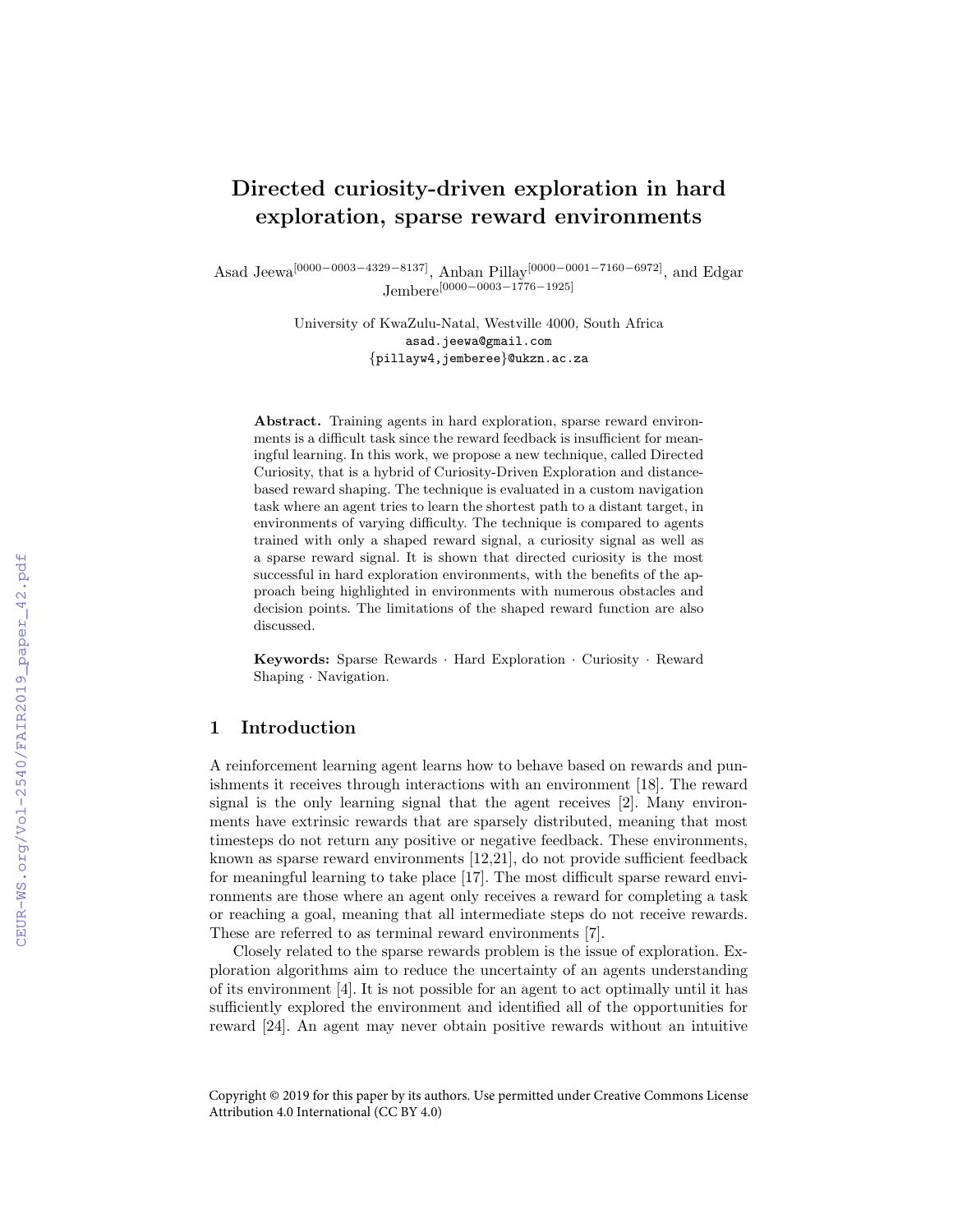exploration strategy when rewards are sparse. Hard exploration environments are environments where local exploration strategies such as  $\epsilon$ -greedy are insufficient [\[4\]](#page-11-0). In these environments, the probability of reaching a goal state through local exploration is negligible.

These types of environments are prevalent in the real-world [\[17\]](#page-11-1) and training reinforcement learning (RL) agents in them forms one of the biggest challenges in the field [\[1\]](#page-10-0). This research focuses on learning in hard exploration, terminal reward environments.

A popular approach to learning in these environments is reward shaping, which guides the learning process by augmenting the reward signal with supplemental rewards for intermediate actions that lead to success [\[15\]](#page-11-2). This ensures that the agent receives sufficient feedback for learning.

Intrinsic rewards that replace or augment extrinsic rewards is another area of research that has exhibited promising results [\[4,](#page-11-0)[7,](#page-11-3)[17\]](#page-11-1). Instead of relying on feedback from the environment, an agent engineers its own rewards. Curiosity is a type of intrinsic reward that encourages an agent to find "novel" states [\[17\]](#page-11-1).

In this research, we present *Directed Curiosity*: a new technique that hybridises reward shaping and Curiosity-Driven Exploration [\[17\]](#page-11-1) to allow agents to explore intelligently. The algorithm is defined in Section [3](#page-2-0) and the custom navigation environments used for evaluation are described in Section [4.](#page-5-0) The performance of the algorithm is evaluated by comparing it to its constituent algorithms i.e. agents trained with only the shaped reward and only the curiosity reward. Directed Curiosity is shown to be the most robust technique in Section [5.](#page-7-0) The environment characteristics that are suited to this technique are highlighted and the limitations of the shaped reward function are also discussed.

### 2 Related Work

Learning in hard exploration, sparse reward environments is a well-studied area in reinforcement learning. Reward shaping is a popular approach that augments the reward signal with additional rewards to enable learning in sparse reward environments. It is a means of introducing prior knowledge to reduce the number of suboptimal actions [\[9\]](#page-11-4) and guide the learning process [\[14\]](#page-11-5). A concern is that when reward shaping is used incorrectly, it can have a detrimental effect and change the optimal policy or the definition of the task [\[9,](#page-11-4)[15\]](#page-11-2).

Potential-Based Reward Shaping has been proven to preserve the optimal policy of a task [\[9,](#page-11-4)[15\]](#page-11-2). It defines  $\phi$ , a reward function over states that introduces "artificial" shaped reward feedback [\[3\]](#page-11-6). The potential function  $F$  is defined as a difference between  $\phi$  of the next state s' and the current state s with  $\gamma$  as a discount factor on  $\phi(s')$ .

The restriction on the form of the reward shaping signal limits its expressiveness [\[14\]](#page-11-5). Potential-Based Advice is a similar framework that introduces actions in the potential function [\[26\]](#page-12-0). A novel Bayesian approach that augments the reward distribution with prior beliefs is presented in [\[14\]](#page-11-5).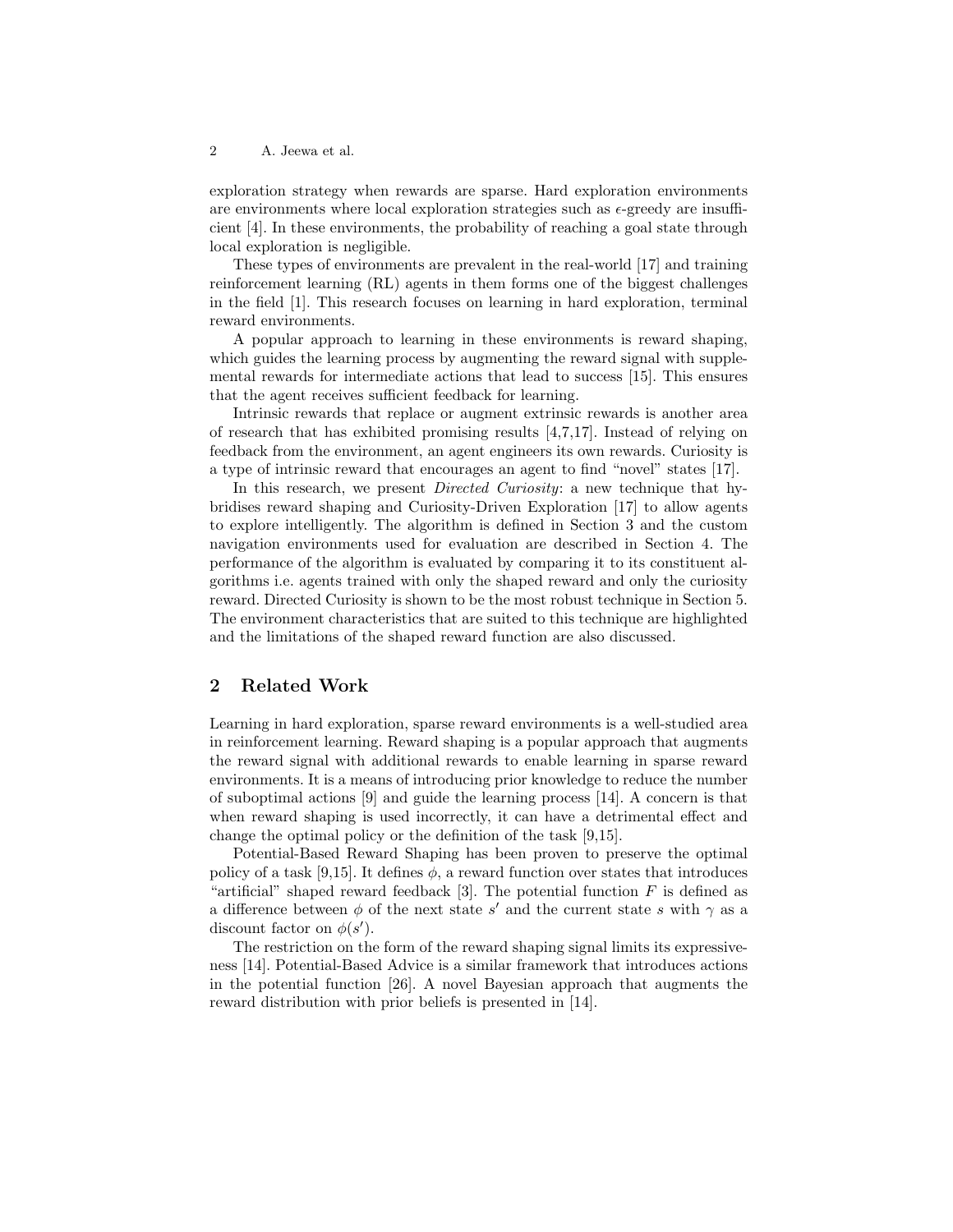It is difficult to manually engineer reward functions for each new environment [\[9,](#page-11-4)[11\]](#page-11-7). Implicit reward shaping is an alternate approach that learns from demonstrations of target behaviour. A potential-based reward function is recovered from demonstrations using state similarity in [\[22\]](#page-12-1) and through inverse reinforcement learning methods in [\[21\]](#page-12-2). The shaped reward function is learnt directly from raw pixel data in [\[11\]](#page-11-7).

An alternative to "shaping" an extrinsic reward is to supplement it with intrinsic rewards [\[16\]](#page-11-8) such as curiosity. Curiosity-Driven Exploration by Self-Supervised Prediction [\[17\]](#page-11-1) is a fundamental paper that defined a framework for training curious agents. Curiosity empowers the agent by giving it the capability of exploration, enabling it to reach far away states that contain extrinsic rewards. Much research has built upon the findings of this paper. Large scale analysis of the approach is performed in [\[7\]](#page-11-3) where agents learned to play various Atari Games using intrinsic rewards alone. A limitation of the approach is that it struggles to learn in stochastic environments [\[7\]](#page-11-3).

Classic work in [\[6,](#page-11-9)[13\]](#page-11-10) investigated balancing exploration and exploitation in polynomial time and has inspired much research in the area of intelligent exploration. Count-based exploration methods generate an exploration-bonus from state visitation counts [\[24\]](#page-12-3). It has been shown to achieve good results on the notoriously difficult "Montezuma's Revenge" Atari game in [\[4,](#page-11-0)[5\]](#page-11-11). Exploration bonuses encourage an agent to explore, even when the environment's reward is sparse [\[4\]](#page-11-0), by optimising a reward function that is the sum of the extrinsic reward and exploration bonus.

Approximating these counts in large state spaces is a difficult task [\[24\]](#page-12-3). Hash functions were used in [\[24\]](#page-12-3) to extend the method to high-dimensional, continuous state spaces. Random Network Distillation (RND) [\[8\]](#page-11-12) is a novel technique that consists of a fixed randomly initialised target network and a prediction network. The target network outputs a random function of the environment states which the prediction network learns to predict. An intrinsic reward is defined as the loss of the prediction network. It achieved state of the art performance on "Montezuma's Revenge" [\[5\]](#page-11-11) in 2018.

Other methods of exploration include maximising empowerment [\[10\]](#page-11-13), wherein the long-term goal of the agent aims to maximise its control on the environment, using the prediction error in the feature space of an auto-encoder as a measure of interesting states to explore, and using demonstration data to learn an exploration policy [\[23\]](#page-12-4).

### <span id="page-2-0"></span>3 Directed Curiosity

We propose a new reward function that is made up of two constituents: a distance-based shaped extrinsic reward and a curiosity-based intrinsic reward.

#### 3.1 Distance-Based Reward Shaping

Shaping rewards is a fragile process since small changes in the reward function result in significant changes to the learned policy [\[25\]](#page-12-5).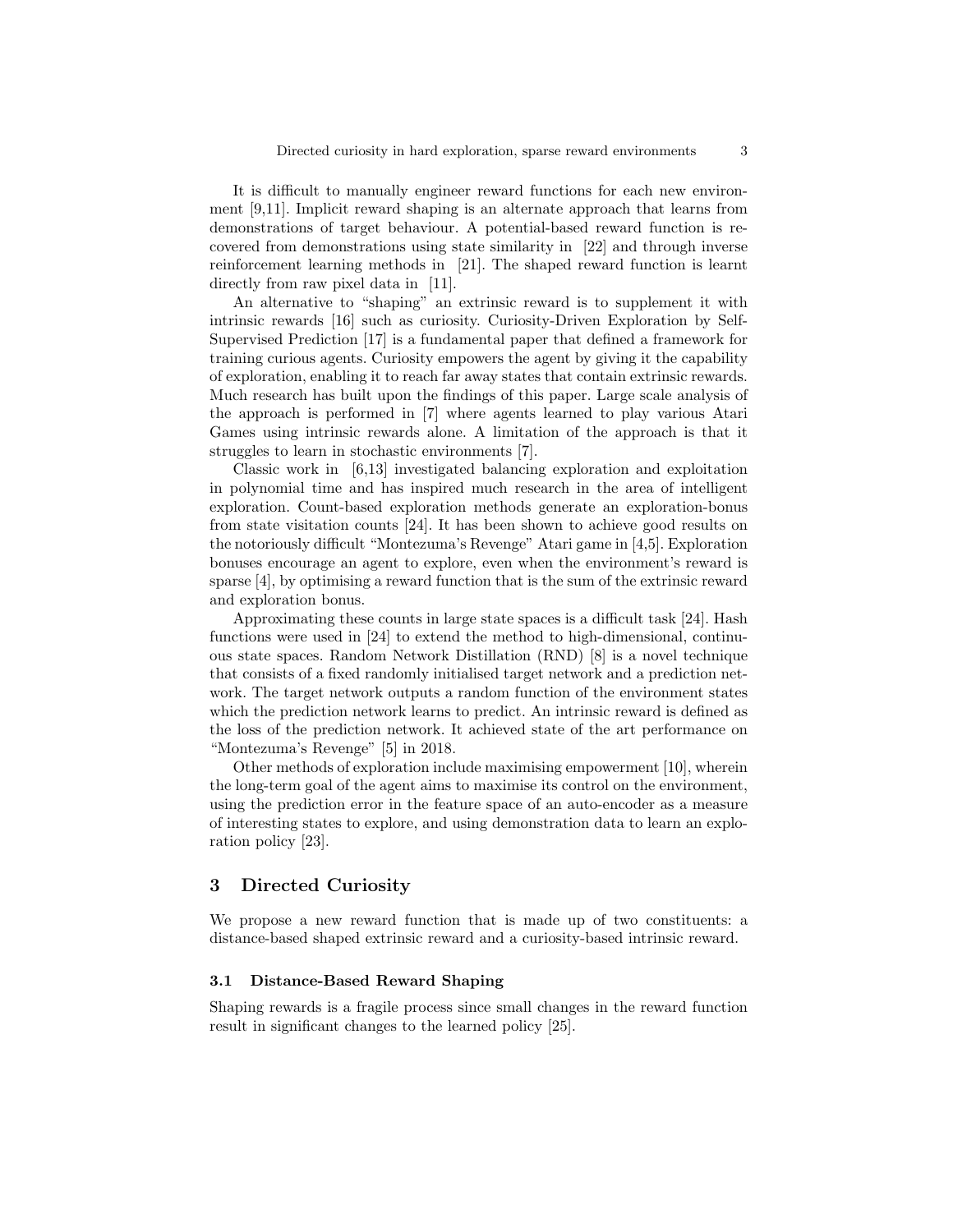Various functions were engineered and compared. It is essential that the positive and negative rewards are balanced. In an episode, the agent should not receive more positive rewards for moving closer to the target, or more negative rewards for moving further away, so as not to introduce loopholes for the agent to exploit. If the weighting of positive rewards is too high, the agent learns to game the system by delaying reaching the target to gain more positive rewards in an episode. If the weighting of the negative rewards is too high, the agent does not receive sufficient positive reinforcement to find the target. This means that the shaped rewards alter the optimal policy of the original task [\[15\]](#page-11-2).

The shaped reward should encourage the agent to keep advancing towards the target by favouring consecutive positive moves and punishing consecutive negative ones. It must not dominate the terminal reward such that the agent is no longer incentivised to find the target and its motivations become polluted. To overcome these issues, a shaped reward function based on relative distance between target and agent is used.

<span id="page-3-0"></span>

| <b>Algorithm 1</b> Distance-based shaped reward function                                               |
|--------------------------------------------------------------------------------------------------------|
| <b>Input:</b> Agent position $P_{agent}$ , target position $P_{target}$ , maximum distance $D_{max}$ , |
| previous distance $D_{prev}$ , reward coefficient C                                                    |
| Calculate distance $D_{current} \leftarrow \text{distance}(P_{agent}, P_{target})$                     |
| Calculate reward signal: $R \leftarrow D_{current}/D_{max}$                                            |
| if $D_{current} < D_{prev}$ then                                                                       |
| return $C \cdot (1 - R)$                                                                               |
| else                                                                                                   |
| return $C \cdot (-R)$                                                                                  |
| end if                                                                                                 |

There are various benefits to Algorithm [1.](#page-3-0) The agent is penalised if it stays still and the shaped reward signal can be controlled using the reward coefficient C. This ensures that the episodic shaped rewards cannot exceed terminal positive reward. There is a balance between positive and negative rewards since they are both relative to the change in distance. The agent receives the highest reward when it moves closest to the target and the highest penalty when it moves furthest away. This means that the shaped reward function is policy invariant i.e. it does not alter the goal of the agent to learn the optimal path to the target.

Since the rewards are shaped exclusively based on distance metrics that do not take into account the specific dynamics of the environment, the same function can be used across different environments, and in general, for navigation tasks. A limitation of this approach is that the target location needs to be known. We have investigated using ray casts to find the location of the target if it is unknown, however, the scope of this research is to teach an agent to navigate past obstacles and find an optimal path, given a starting point and a destination. The definition of the task changes drastically, from a navigation-based one to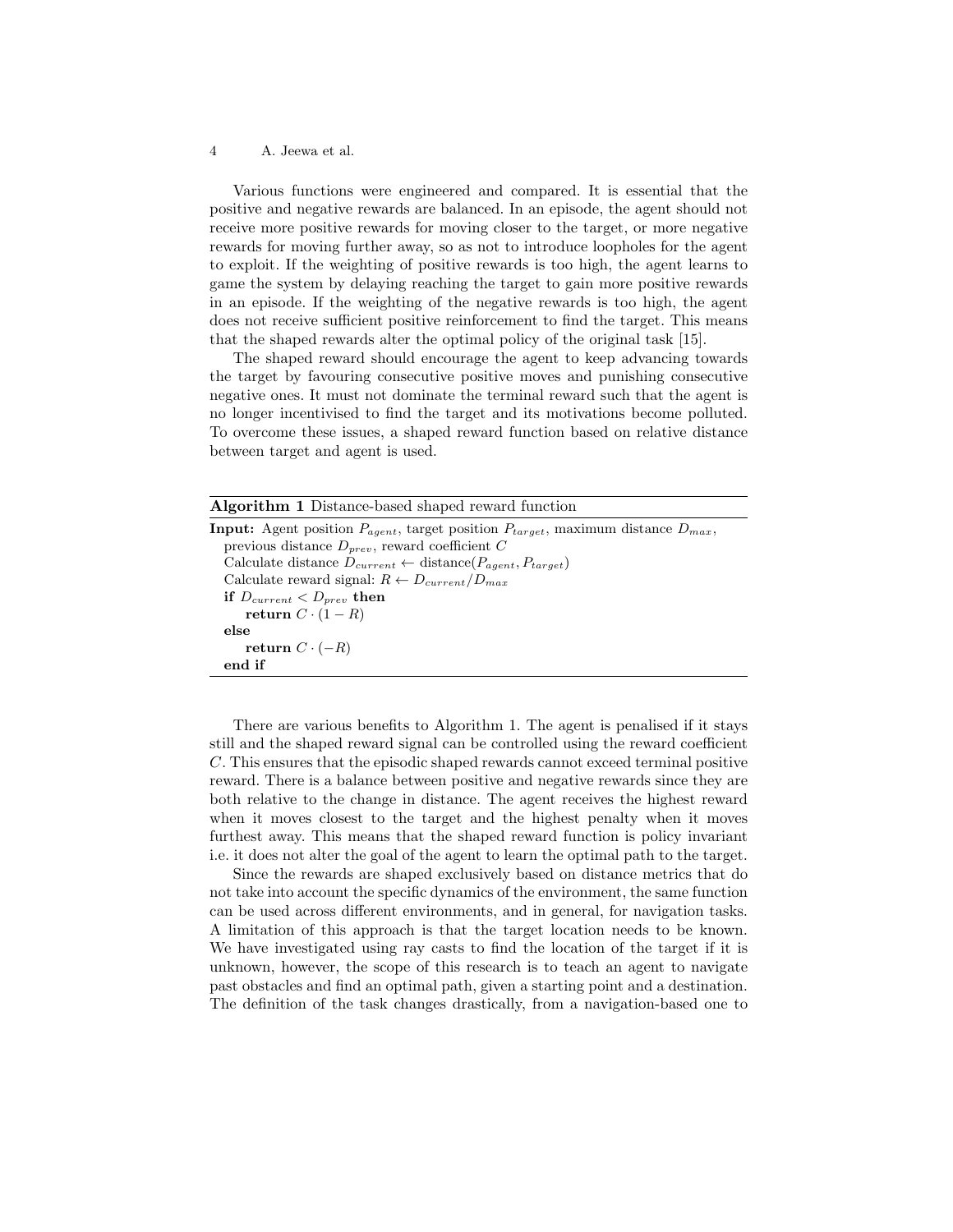a goal-finding or search task, when the location is unknown. This is a possible area for future work.

### 3.2 Curiosity-Driven Exploration

Pathak et al. [\[17\]](#page-11-1) formally defined a framework for training curious agents that involves training two separate neural-networks: a forward and an inverse model that form an Intrinsic Curiosity Model (ICM). The inverse model encodes the current and next observation into a feature space  $\phi$  and learns to predict the action  $\hat{a}_t$  that was taken between the occurrence of the two encoded observations. The forward model is trained to take the current encoded observation and action and predict the next encoded observation.

<span id="page-4-0"></span>
$$
r_i^t = \frac{\eta}{2} ||\hat{\phi}(s_{t+1}) - \phi(s_{t+1})||_2^2
$$
 (1)

In order to generate a curiosity reward signal, the inverse and forward dynamics models' loss functions are jointly optimised i.e. curiosity is defined as the difference between the predicted feature vector of the next state and the real feature vector of the next state.  $\eta$  is a scaling factor.

As an agents explores, it learns more about its environment and becomes less curious. A major benefit of this approach is that it is robust: by combining the two models, the reward only captures surprising states that have come about directly as a result of the agents actions.

### 3.3 Intelligent Exploration

We propose hybridising curiosity [\[17\]](#page-11-1) and distance-based reward shaping. Using reward shaping alone is flawed since the agent cannot navigate past obstacles to find a target. Using curiosity alone may cause the agent to spend too much time exploring, after the target has been found, and get trapped in a suboptimal state. By combining the two approaches the agent is able to explore and learn about the dynamics of the environment, while always keeping in mind its goal of finding an optimal path to the target. The agent learns in a more directed and intuitive manner. Curiosity enables the agent to find the target, while the shaped rewards provide feedback to the agent that enables it to learn a path to the goal.

Directed Curiosity simultaneously maximises two reward signals. The reward function components are somewhat conflicting so it is essential to find a balance between them. The agent needs sufficient time to explore the environment, while also ensuring that it does not converge to a suboptimal policy too quickly. This is similar to the exploration vs exploitation Problem in RL. We balance the reward by manually tuning weights attached to both the constituent reward signals. In future work, we wish to find a means of dynamically weighting the reward signals during training. We also wish to investigate alternative means of combining them.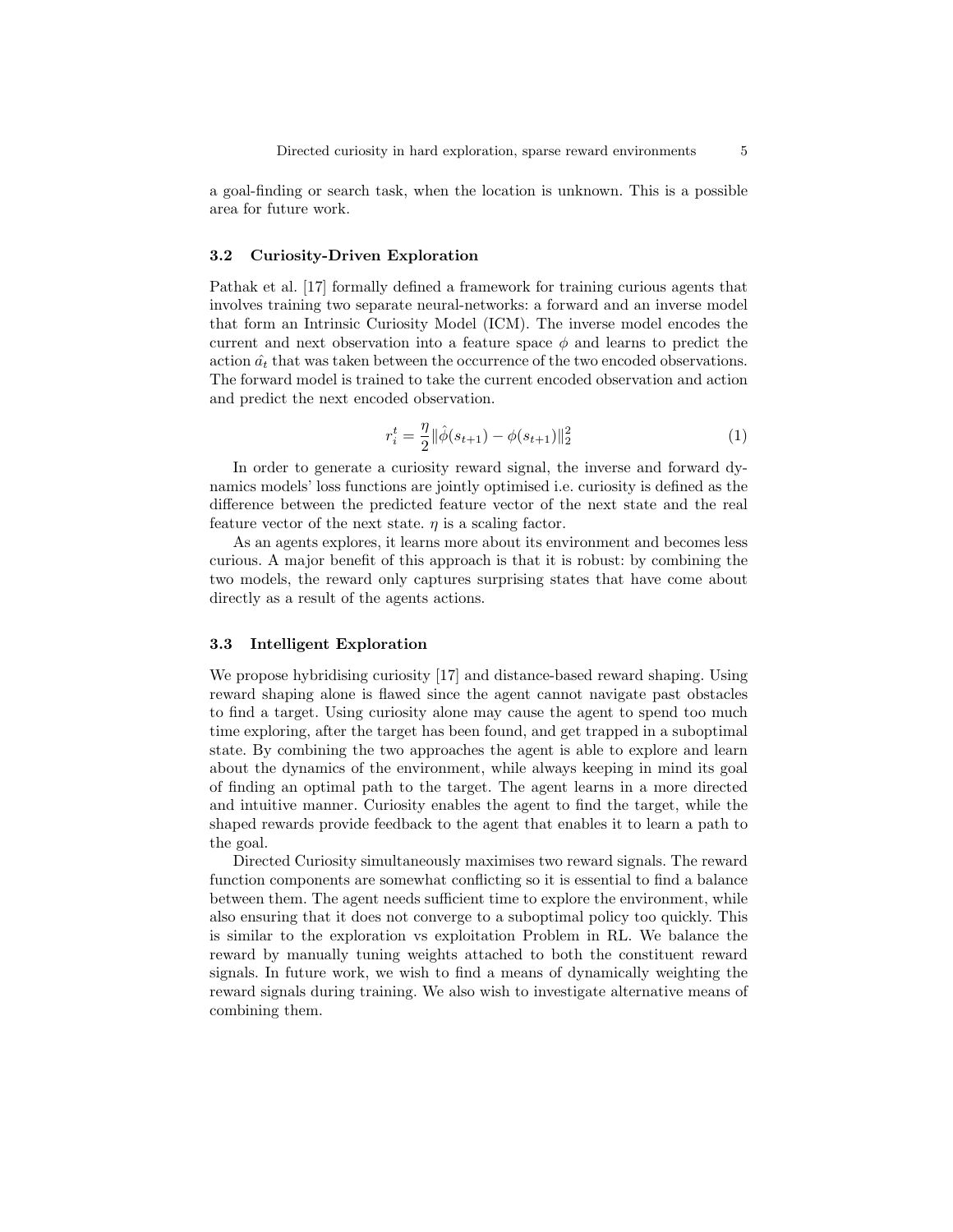Algorithm 2 Directed Curiosity-Driven Exploration

| <b>Input:</b> Initial policy $\pi_0$ , extrinsic reward weighting $w_e$ , intrinsic reward weighting $w_i$ , |
|--------------------------------------------------------------------------------------------------------------|
| max steps $T$ , decision frequency $D$                                                                       |
| for $i \leftarrow 0$ to T do                                                                                 |
| Run policy $\pi_i$ for D timesteps                                                                           |
| Calculate distance-based shaped reward $r_e^t$ (Algorithm 1)                                                 |
| Calculate intrinsic reward $r_i^t$ (Equation 1)                                                              |
| Compute total rewards $r_t = w_i \cdot r_i^t + w_e \cdot r_e^t$                                              |
| Take policy step from $\pi_i$ to $\pi_{i+1}$ , using PPO [20] with reward function $r_t$                     |
| end for                                                                                                      |

PPO [\[19\]](#page-11-15) is a popular policy gradient method that is robust and simpler than alternative approaches. Our algorithm is trained using PPO though an arbitrary policy gradient method can be used.

# <span id="page-5-0"></span>4 Methodology

### 4.1 Learning Environment

A custom testing environment was created to analyse the performance of our technique, based on the principal of pathfinding. It consists of a ball and a target. The ball is an agent that must learn to navigate to the target, in the shortest possible time (see Fig. [1\)](#page-6-0). The agent is penalised every time it falls off the platform, since there are no walls along the boundaries and it receives a positive reward upon reaching the target. An episode terminates upon falling off the platform, reaching the target, or after a maximum number of steps.

The benefit of this environment is that it defines a simple base task of finding an optimal path to a target. This allows us to perform thorough analysis of the algorithm by continuously increasing the difficulty of the task. In this way, we are able to identify its limitations and strengths. The environment represents a generalisation for navigation tasks wherein an agent only receives positive feedback upon reaching its destination.

The agent is equipped with a set of discrete actions. Action 1 defines forward and backward movement while action 2 defines left and right movement. Simultaneously choosing the actions allows the agent to move diagonally. The agent's observations are vectors representing its current position and the target position. It is not given any information about the dynamics of the environment. The agent must learn an optimal policy that finds the shortest path to the target.

The baseline reward function was carefully tuned:  $a +100$  reward is received for finding the target, -100 penalty for falling off the platform and -0.01 penalty every timestep. The reasoning behind the selected values is to remove bias from the experiments. An agent cannot fall into a local optimum by favouring a single suboptimal policy. This is because a policy that immediately falls off the platform and a policy that learns to remain on the platform for the entire episode, without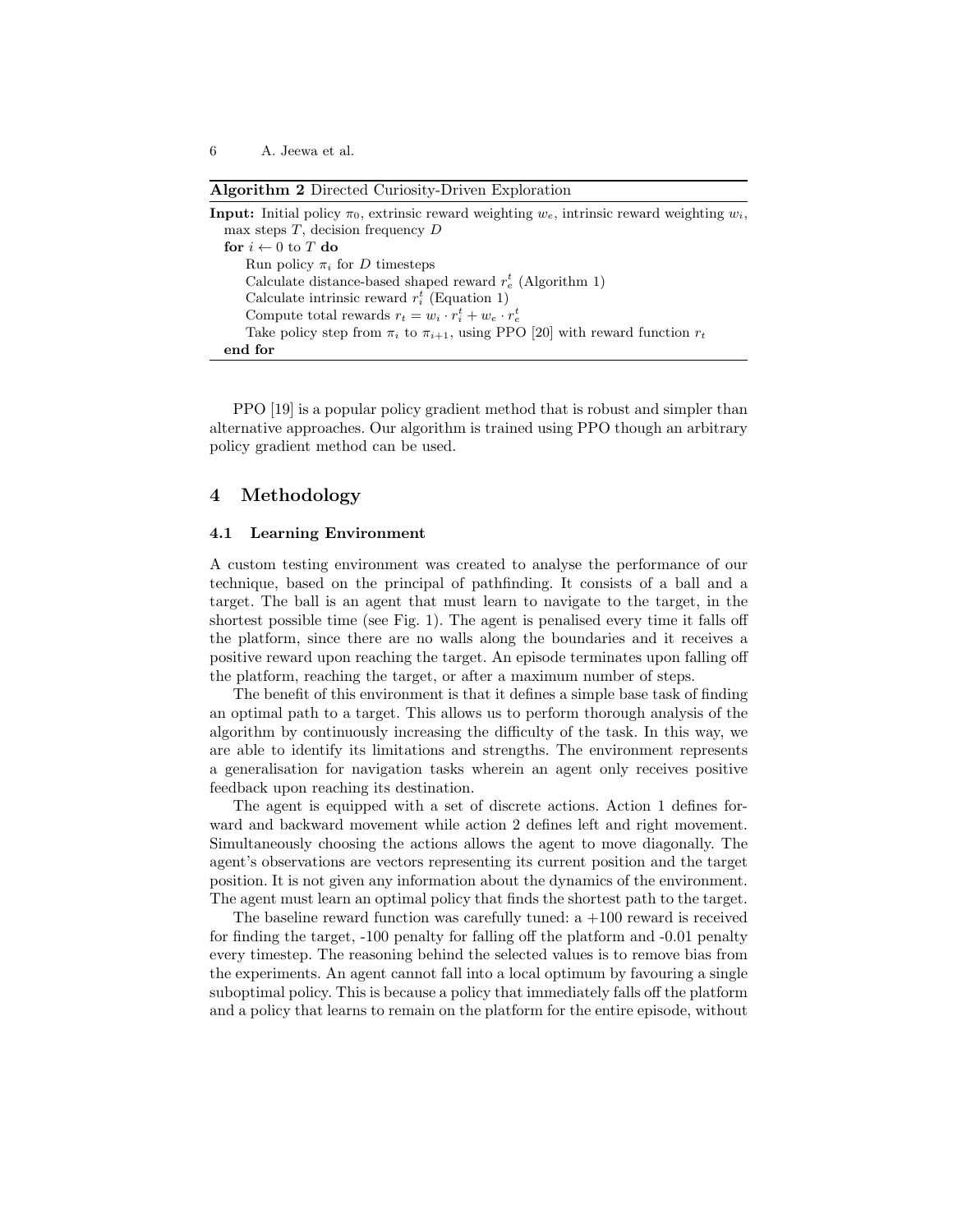finding the goal, will both return roughly the same episodic reward. This function was used as a baseline that was tuned for each new environment.

<span id="page-6-0"></span>

Fig. 1: Learning Environments. The agent is shown in the top left in red and the target is shown in the bottom right in green.

For the simplest version of the task, the agent and target are placed at fixed locations, on the opposite sides of the platform, without any obstacles between them. We term this an easy exploration task since it is possible for an agent trained with only the sparse reward function to find the target. This is achieved by tuning the floor to agent ratio and agent speed. The shaped reward coefficient C in Algorithm [1](#page-3-0) was amplified to 0.1 due to the simplicity of the environment. This is referred to as BasicNav (see Fig. [1a\)](#page-6-0).

The next environment, termed HardNav (see Fig. [1b\)](#page-6-0), is significantly larger. It is a hard exploration environment [\[17\]](#page-11-1), since an agent trained with a sparse reward function is never able to find the target. Due to the increased number of episode steps, the shaped reward coefficient  $C$  in Algorithm [1](#page-3-0) was dampened to 0.001.

We also perform testing in environments with walls that block the direct path to the goal and make finding the target more difficult. ObstacleNav (see Fig. [1c\)](#page-6-0) has a single obstacle that is deliberately placed perpendicular to the optimal path to the target, forcing the agent to have to learn to move around the obstacle. The agent is never explicitly given any information about the obstacle. This environment was designed to test the limitations of Directed Curiosity since shaping the reward to minimise the distance to goal is counter-intuitive because it leads the agent directly into the obstacle. The coefficient  $C$  in Algorithm [1](#page-3-0) was dampened to 0.001.

The remaining set of environments contain multiple walls and obstacles in a maze-like structure. These environments were designed to investigate if the agent can learn to move further away from the target at the current timestep, in order to pass obstacles and reach the target at a later timestep i.e. it needs foresight to succeed. We term the first maze as MazeNav1 (see Fig. [1d\)](#page-6-0).

The last environment is the most difficult version of the task since it has deadends and multiple possible paths to the goal. This allows us to investigate the robustness of Directed Curiosity. Even after finding the target, it is difficult to generalise a path from the starting point to the destination since it is easy for the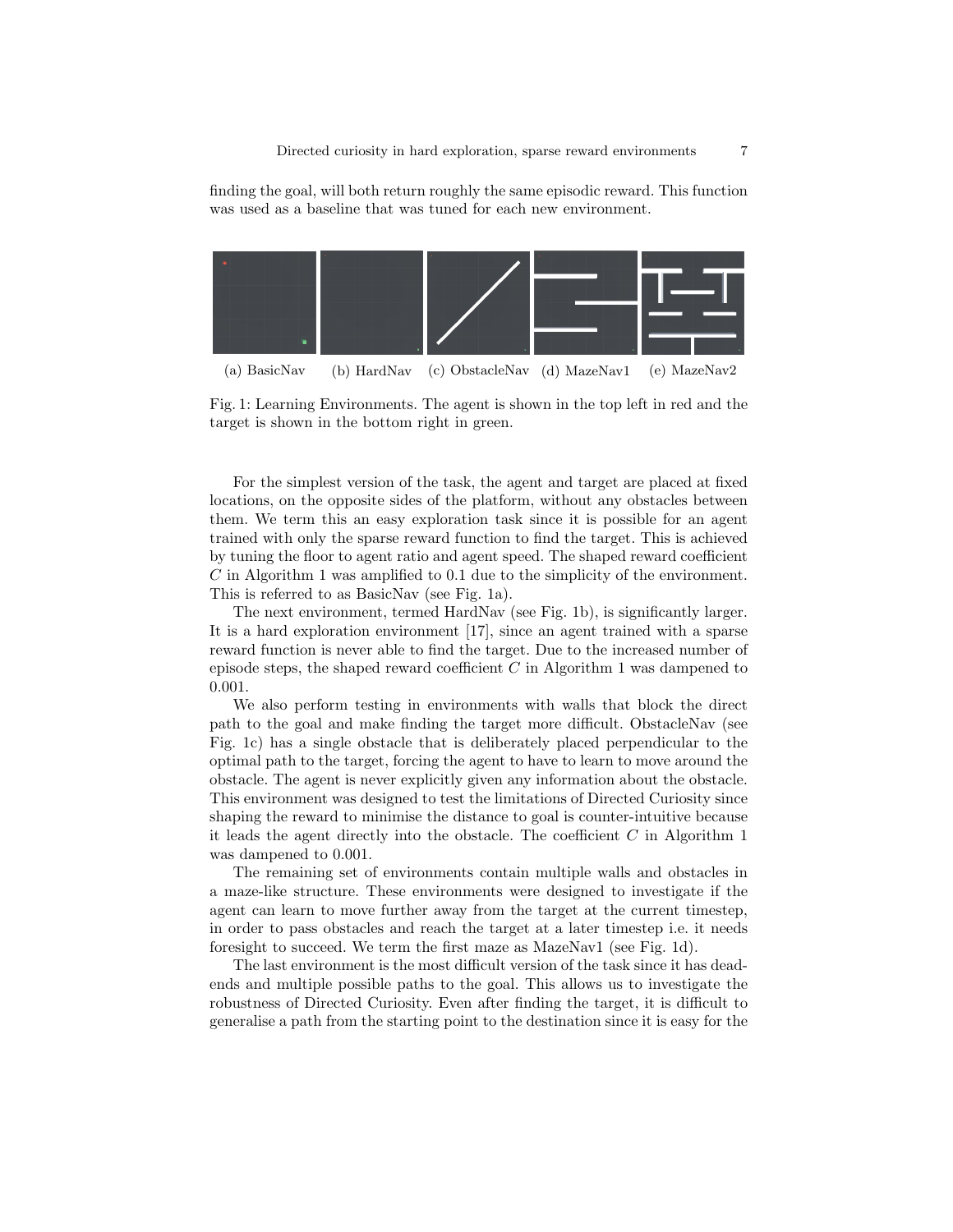agent to get stuck in dead-ends or behind obstacles. We term this environment as MazeNav2 (see Fig. [1e\)](#page-6-0). Due to the increased complexities, the terminal reward was increased to  $+1000$  $+1000$  $+1000$  and the shaped reward coefficient C in Algorithm 1 was dampened to 0.000001.

### 4.2 Hyperparameter Optimisation

It is important to carefully tune the hyperparameters for each environment. The success of the algorithms hinge on these values. Although literature guided this process, the hyperparameters were manually optimised, since the experiments were performed in custom environments. The base hyperparameters were found in BasicNav and then fine-tuned for all other environments, in order to cater for the increased complexities. PPO is a robust learning algorithm that did not require significant tuning [\[7\]](#page-11-3), once the base hyperparameters were identified and this is a major reason for its selection.

Hyperparameter tuning was essential in ensuring that the algorithms were able to perform meaningful learning. By attempting to tune the parameters to the best possible values, we were able to perform a fair comparison. The notable parameters are a batch size of 32, experience buffer size of 256 and a learning rate of 1.0e − 5. The strength of the entropy regularization  $\beta$  is 5.0e − 3 and the discount factor  $\gamma$  for both the curiosity and extrinsic reward is 0.99. The extrinsic reward weighting is 1.0 and the curiosity weighting is 0.1. The network has 2 hidden layers with 128 units. The baseline parameters were adjusted for each environment: the maximum training steps is 50000 in BasicNav, 250000 in HardNav, 750000 in ObstacleNav and 1000000 in MazeNav1 and MazeNav2.

## <span id="page-7-0"></span>5 Results

Each algorithm was run five times in every environment. 30 parallel instances of the same environment are used for data collection during training.

<span id="page-7-1"></span>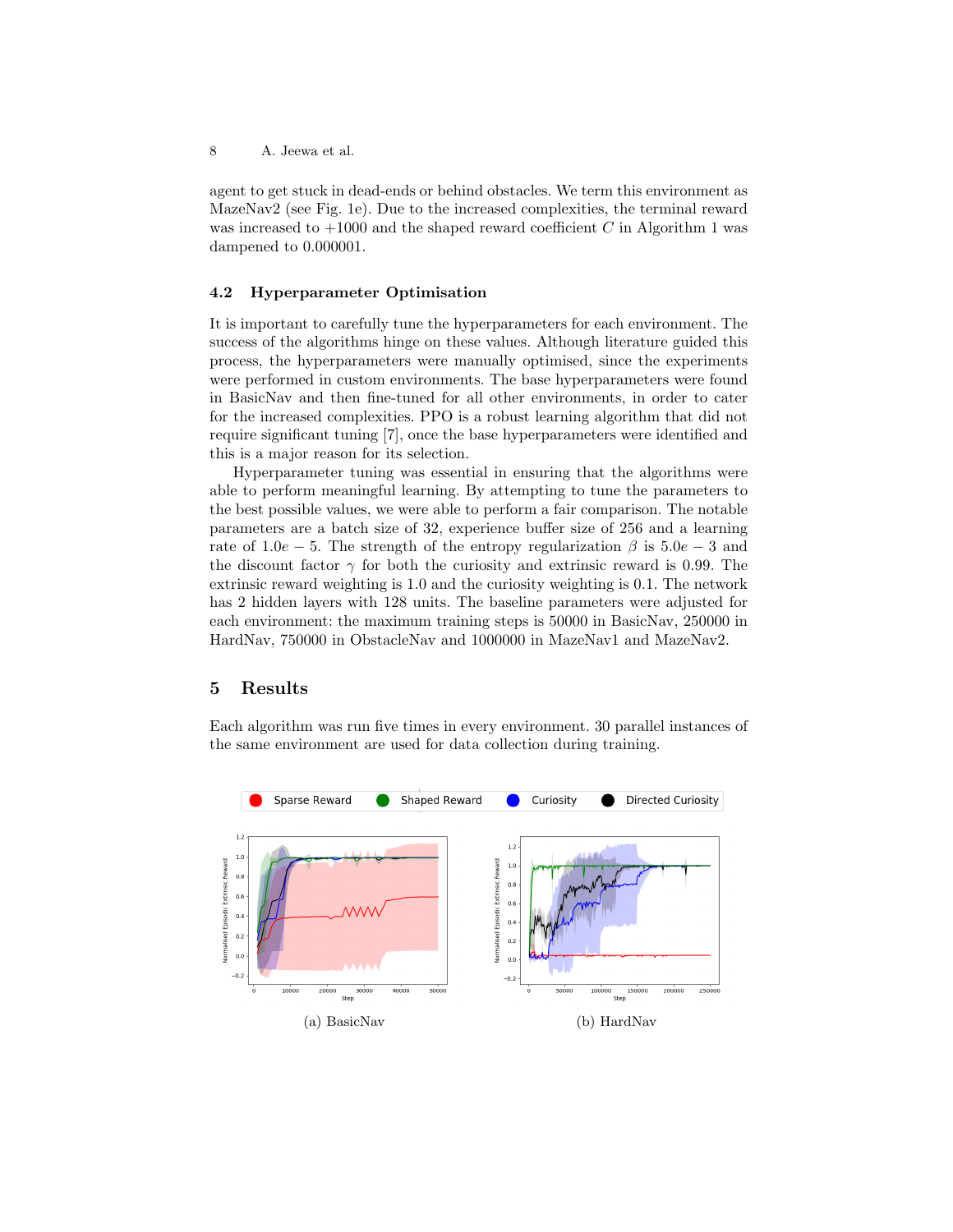<span id="page-8-0"></span>

Fig. 2: Learning curves for all environments. The average curve from the five runs is shown.

The sparse rewards agent does not perform consistently in BasicNav. The agent is able to find the target and learn an optimal policy on some runs only. This is the reason for the high variance in Fig. [2a.](#page-7-1) In the hard exploration environments, the agent learns to avoid falling off the platform but is unable to find the target on all runs and therefore receives no positive rewards in training. This highlights the need for an exploration strategy.

The reward shaping agent performs well in BasicNav. This is because the shaped rewards act as a definition of the task since there are no obstacles blocking the direct path to the goal. Continuously moving closer to the target on every timestep leads the agent to the goal in the shortest time. Even in HardNav, the agent is able to learn an optimal policy very quickly, for the same reasons.

The deficiencies of using the shaped reward only are exposed when obstacles are introduced (see Fig. [2c,](#page-8-0) Fig. [2d\)](#page-8-0). The agent fails to find the target on all runs in ObstacleNav and MazeNav1 and gets stuck behind obstacles. This is because the shaped reward function is a greedy approach and the agent is not equipped with the foresight to learn to move around the obstacles. It cannot learn to move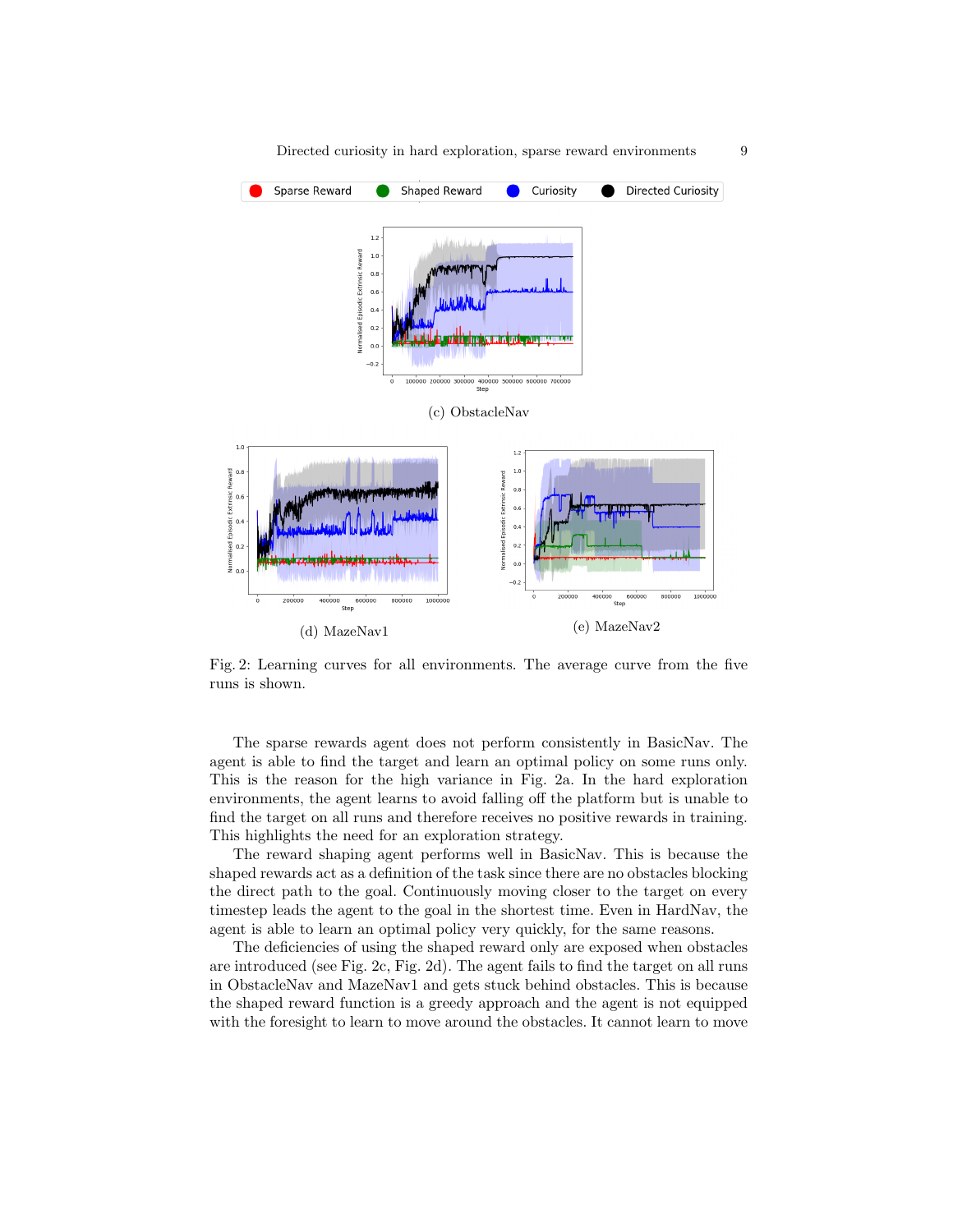further away from the target at the current time, in order to reach the target at a later stage.

In MazeNav2 (see Fig. [2e\)](#page-8-0), the agent was able to find the target on two runs. Even though there are multiple obstacles, the optimal path to the goal in MazeNav2 is similar to that in HardNav. The agent "ignores" the obstacles and avoids dead-ends by acting simplistically. By the end of training, however, the agent was unable to converge to an optimal policy on any of the runs.

These results show that distance-based reward shaping provides the agent with some valuable feedback, but without an intuitive exploration strategy, the agent lacks the foresight needed to moves past obstacles that block it's path to the target.

The curiosity agent was able to consistently learn an optimal policy in the environments without obstacles. However, Fig. [2a](#page-7-1) shows that the curiosity agent takes longer to converge to an optimal policy in BasicNav. This highlights that curiosity is not necessary in environments that are not hard exploration. In HardNav (see Fig. [2b\)](#page-7-1), the curiosity agent is still able to find an optimal policy on all runs, but it is significantly slower than the shaped reward function.

The necessity of the curiosity signal is highlighted when obstacles are introduced. Not only does it enable the agent to find the distant target, it also implicitly learns about the dynamics of the environment, allowing the agent to learn how to move past multiple obstacles.

In ObstacleNav (see Fig. [2c\)](#page-8-0), the agent is still able to learn an optimal policy on most runs. The performance of the agent is not as successful in MazeNav1 (see Fig. [2d\)](#page-8-0) and MazeNav2 (see Fig. [2e\)](#page-8-0).The agent successfully learns an optimal policy on two of the runs. In these environments, it is difficult to converge to an optimal policy, once the target has been found. One reason for this is that the agent keeps exploring after initially finding the target and gets stuck behind obstacles and in dead-ends, eventually converging to an unsuccessful policy, without being able to reach the target again. The curiosity signal is insufficient to direct the agent back to the target and learn a path to the destination. This is the reason for the increase of the average reward in the early stages of training and the subsequent drop thereafter in Fig. [2e.](#page-8-0)

These results indicate that curiosity equips an agent with the ability to find a target in hard exploration environments with obstacles, but the agent requires additional feedback to consistently learn a path from the start point to the destination.

The Directed Curiosity agent is shown to be the most robust technique. Fig. [2a](#page-7-1) and Fig. [2b](#page-7-1) show that Directed Curiosity always finds an optimal policy in BasicNav and HardNav. It converges to a solution faster than the curiosity agent in HardNav, due to the additional shaped reward feedback.

The hard exploration environments highlight the benefits of the technique. It is the only technique that converges to an optimal solution on all runs in ObstacleNav (see Fig. [2c\)](#page-8-0). Curiosity enables the agent to find the target and move past the obstacle, while the shaped rewards provide additional feedback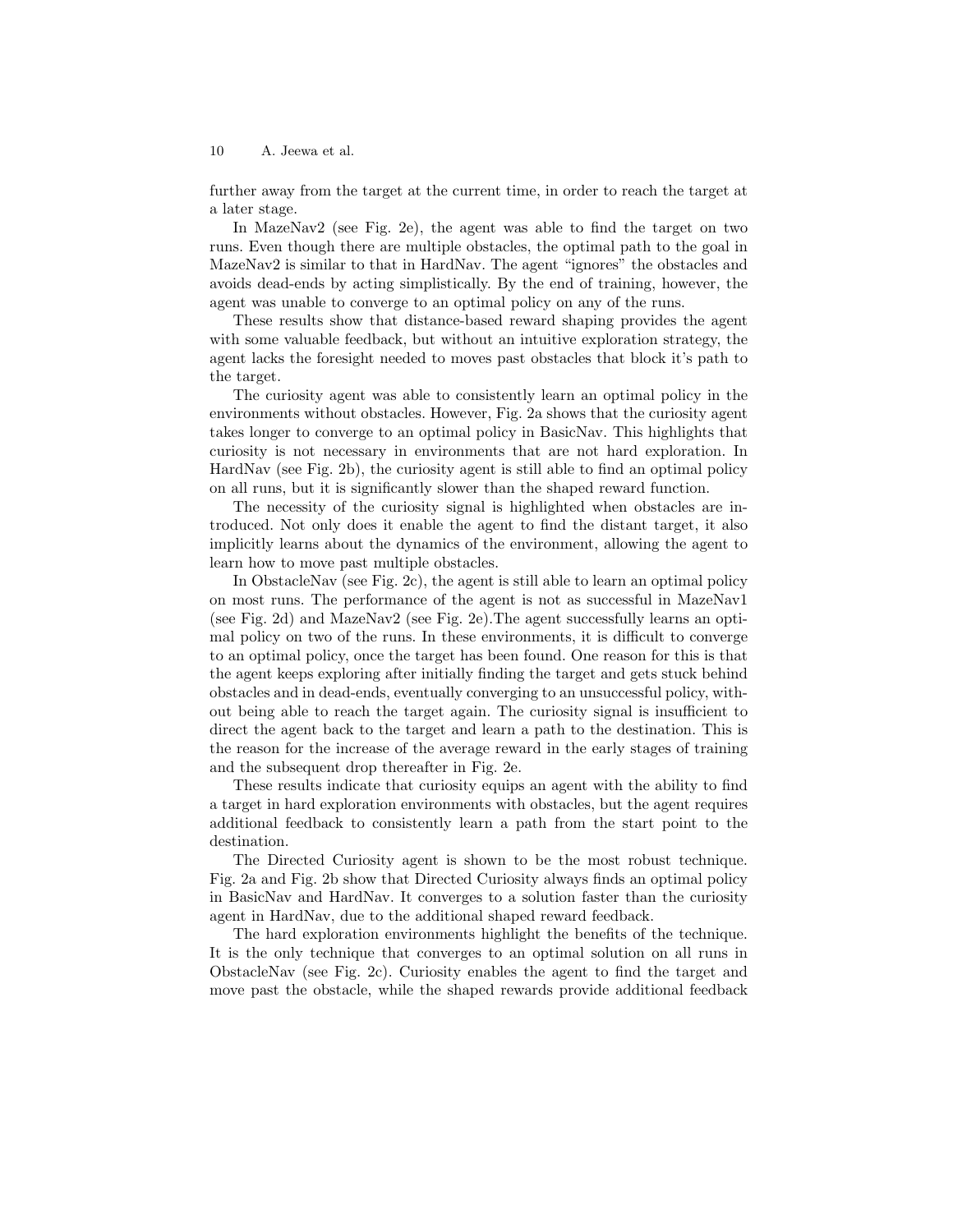that allows the agent to learn an optimal path to the target, once it has been found.

MazeNav1 (see Fig. [2d\)](#page-8-0) and MazeNav2 (see Fig. [2e\)](#page-8-0) exhibit promising results since the Directed Curiosity agent learns an optimal policy on more runs than any other technique i.e. on three of the five runs. Training is more stable than the Curiosity agent. The agent always finds the target during training, however, it is unable to consistently find an optimal policy on all runs. A major reason is due to the limitations we have highlighted with the shaped reward function. In future work, we wish to investigate a more intuitive reward function that has foresight. Another reason is due to the complexities we have introduced in these environments. The reward feedback is not sufficient to guide the agent out of dead-ends back to the target. However, these results indicate that the two components of Directed Curiosity, when balanced correctly, allow the agent to learn in a more directed and intuitive manner.

For all algorithms, the variance of the results increase with the difficulty of the task since the agents do not always converge to an optimal policy i.e. when the agent does not learn a path to the target, it does not receive the terminal reward and hence its episodic rewards are significantly lower. PPO learns a stochastic policy, hence, even on the successful runs, the algorithms converge at different times. Due to the inherent randomness in the algorithm, the agent explores differently on every run and thus visits states in a different order.

# 6 Conclusions and Future Work

A new approach to learning in hard exploration, sparse reward environments, that maximises a reward signal made up of a hybrid of Curiosity-Driven Exploration [\[17\]](#page-11-1) and distance-based reward-shaping, is presented. This algorithm is compared to baseline algorithms in a custom pathfinding environment and it is shown that the technique enables agents to learn in a more directed and intuitive manner.

The Directed Curiosity agent was the most robust technique. It was able to consistently learn an optimal policy in hard exploration environments with a single obstacle, and learned optimal polices more often then the other techniques, in hard exploration environments with multiple obstacles and dead-ends.

In future work, we wish to investigate alternative reward functions that are more flexible than the current greedy approach. We would like to perform further testing in existing benchmarked environments and in domains other than navigation. This requires further research into "intelligent exploration", through hybridising different shaped reward signals and exploration strategies. Another interesting direction is to create environments with multiple targets and agents.

### References

<span id="page-10-0"></span>1. Andrychowicz, M., Wolski, F., Ray, A., Schneider, J., Fong, R., Welinder, P., Mc-Grew, B., Tobin, J., Abbeel, O.P., Zaremba, W.: Hindsight experience replay. In: Advances in Neural Information Processing Systems. pp. 5048–5058 (2017)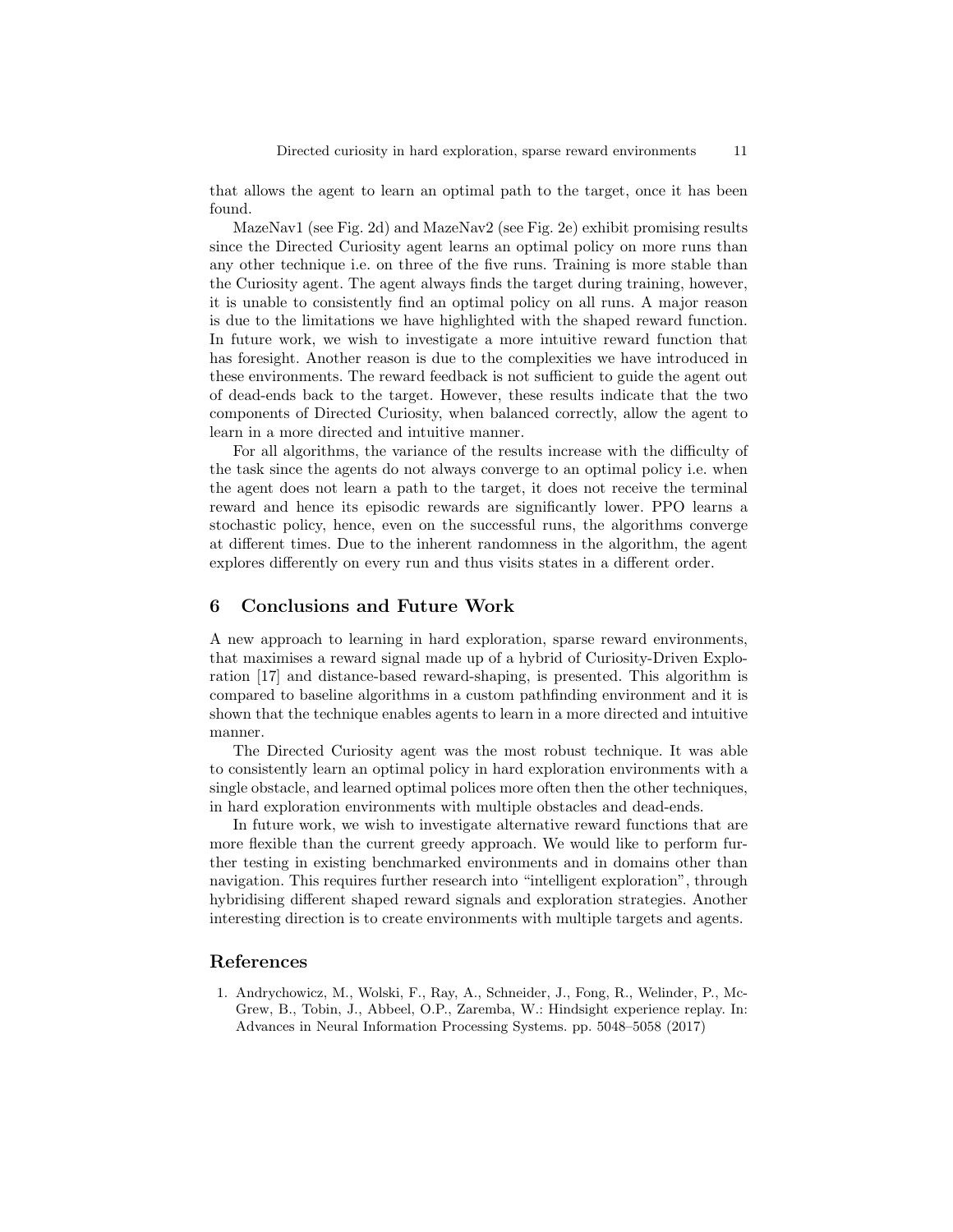- 12 A. Jeewa et al.
- 2. Arulkumaran, K., Deisenroth, M.P., Brundage, M., Bharath, A.A.: Deep Reinforcement Learning: A Brief Survey. IEEE Signal Processing Magazine 34(6), 26– 38 (Nov 2017). [https://doi.org/10.1109/MSP.2017.2743240,](https://doi.org/10.1109/MSP.2017.2743240) [http://ieeexplore.ieee.](http://ieeexplore.ieee.org/document/8103164/) [org/document/8103164/](http://ieeexplore.ieee.org/document/8103164/)
- <span id="page-11-6"></span>3. Badnava, B., Mozayani, N.: A new Potential-Based Reward Shaping for Reinforcement Learning Agent. arXiv:1902.06239 [cs] (May 2019), [http://arxiv.org/abs/](http://arxiv.org/abs/1902.06239) [1902.06239,](http://arxiv.org/abs/1902.06239) arXiv: 1902.06239
- <span id="page-11-0"></span>4. Bellemare, M., Srinivasan, S., Ostrovski, G., Schaul, T., Saxton, D., Munos, R.: Unifying count-based exploration and intrinsic motivation. In: Advances in Neural Information Processing Systems. pp. 1471–1479 (2016)
- <span id="page-11-11"></span>5. Bellemare, M.G., Naddaf, Y., Veness, J., Bowling, M.: The arcade learning environment: An evaluation platform for general agents. Journal of Artificial Intelligence Research 47, 253–279 (2013)
- <span id="page-11-9"></span>6. Brafman, R.I., Tennenholtz, M.: R-MAX - A General Polynomial Time Algorithm for Near-Optimal Reinforcement Learning. Journal of Machine Learning Research  $3(Oct), 213-231 (2002), <http://www.jmlr.org/papers/v3/brafman02a.html>$  $3(Oct), 213-231 (2002), <http://www.jmlr.org/papers/v3/brafman02a.html>$  $3(Oct), 213-231 (2002), <http://www.jmlr.org/papers/v3/brafman02a.html>$
- <span id="page-11-3"></span>7. Burda, Y., Edwards, H., Pathak, D., Storkey, A., Darrell, T., Efros, A.A.: Large-Scale Study of Curiosity-Driven Learning. In: International Conference on Learning Representations (2019), <https://openreview.net/forum?id=rJNwDjAqYX>
- <span id="page-11-12"></span>8. Burda, Y., Edwards, H., Storkey, A., Klimov, O.: Exploration by random network distillation. arXiv preprint arXiv:1810.12894 (2018)
- <span id="page-11-4"></span>9. Devlin, S.M., Kudenko, D.: Dynamic Potential-Based Reward Shaping (Jun 2012), <http://eprints.whiterose.ac.uk/75121/>
- <span id="page-11-13"></span>10. Gregor, K., Rezende, D.J., Wierstra, D.: Variational intrinsic control. arXiv preprint arXiv:1611.07507 (2016)
- <span id="page-11-7"></span>11. Hussein, A., Elyan, E., Gaber, M.M., Jayne, C.: Deep reward shaping from demonstrations. In: 2017 International Joint Conference on Neural Networks (IJCNN). pp. 510–517. IEEE (2017)
- 12. Kang, B., Jie, Z., Feng, J.: Policy Optimization with Demonstrations p. 10 (2018)
- <span id="page-11-10"></span>13. Kearns, M., Singh, S.: Near-optimal reinforcement learning in polynomial time. Machine learning 49(2-3), 209–232 (2002)
- <span id="page-11-5"></span>14. Marom, O., Rosman, B.: Belief reward shaping in reinforcement learning. In: Thirty-Second AAAI Conference on Artificial Intelligence (2018)
- <span id="page-11-2"></span>15. Ng, A.Y., Harada, D., Russell, S.: Policy invariance under reward transformations: Theory and application to reward shaping. In: ICML. vol. 99, pp. 278–287 (1999)
- <span id="page-11-8"></span>16. Oudeyer, P.Y., Kaplan, F.: What is intrinsic motivation? A typology of computational approaches. Frontiers in neurorobotics 1, 6 (2009)
- <span id="page-11-1"></span>17. Pathak, D., Agrawal, P., Efros, A.A., Darrell, T.: Curiosity-Driven Exploration by Self-Supervised Prediction. In: 2017 IEEE Conference on Computer Vision and Pattern Recognition Workshops (CVPRW). pp. 488–489. IEEE, Honolulu, HI, USA (Jul 2017). [https://doi.org/10.1109/CVPRW.2017.70,](https://doi.org/10.1109/CVPRW.2017.70) [http://ieeexplore.ieee.org/](http://ieeexplore.ieee.org/document/8014804/) [document/8014804/](http://ieeexplore.ieee.org/document/8014804/)
- 18. Ravishankar, N.R., Vijayakumar, M.V.: Reinforcement Learning Algorithms: Survey and Classification. Indian Journal of Science and Technology 10(1) (Jan 2017). [https://doi.org/10.17485/ijst/2017/v10i1/109385,](https://doi.org/10.17485/ijst/2017/v10i1/109385) [http://www.indjst.org/](http://www.indjst.org/index.php/indjst/article/view/109385) [index.php/indjst/article/view/109385](http://www.indjst.org/index.php/indjst/article/view/109385)
- <span id="page-11-15"></span>19. Schaul, T., Quan, J., Antonoglou, I., Silver, D.: Prioritized experience replay. arXiv preprint arXiv:1511.05952 (2015)
- <span id="page-11-14"></span>20. Schulman, J., Wolski, F., Dhariwal, P., Radford, A., Klimov, O.: Proximal Policy Optimization Algorithms. arXiv:1707.06347 [cs] (Jul 2017), [http://arxiv.org/abs/](http://arxiv.org/abs/1707.06347) [1707.06347,](http://arxiv.org/abs/1707.06347) arXiv: 1707.06347